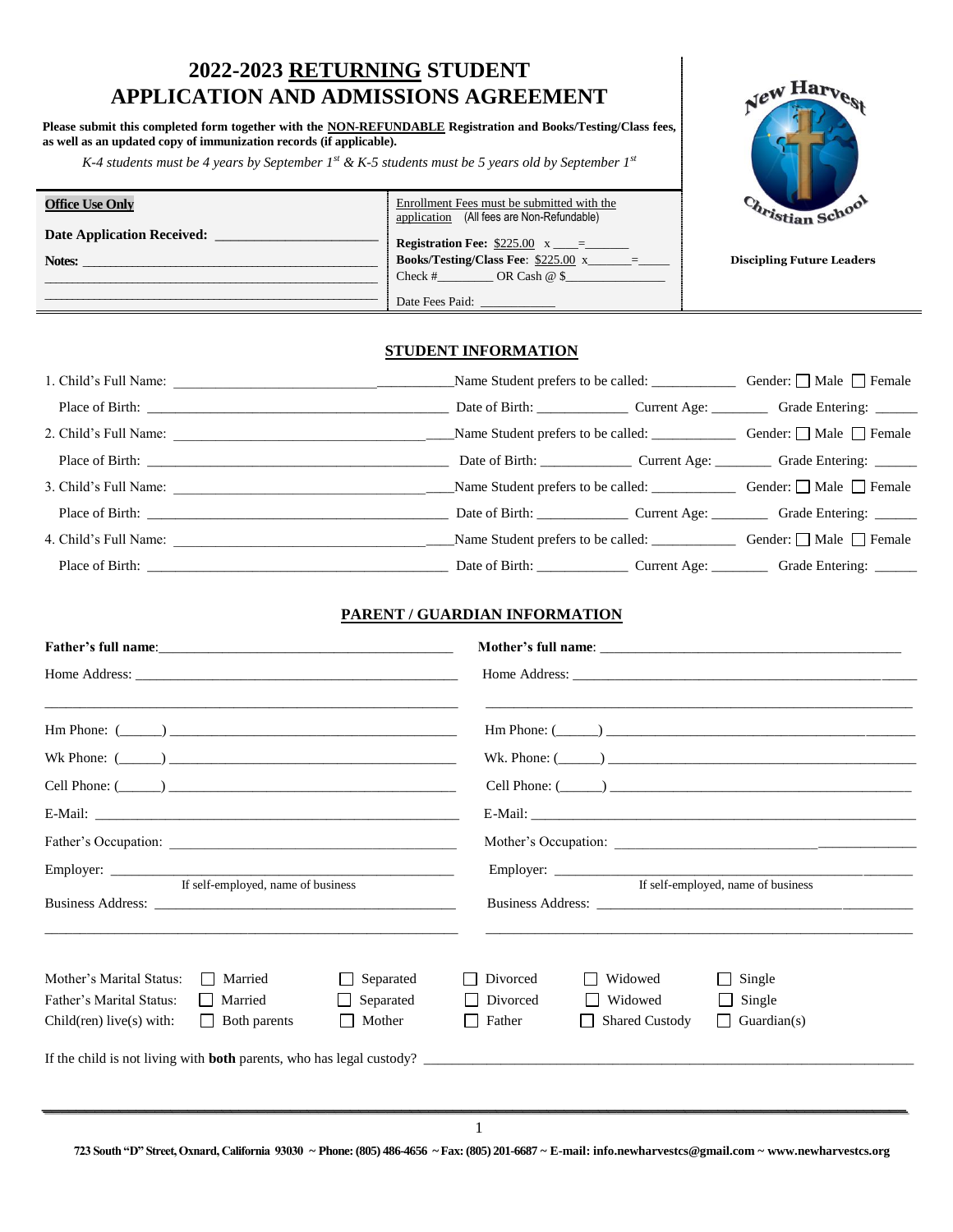## **FROM THE NEW HARVEST CHRISTIAN SCHOOL PARENT/STUDENT HANDBOOK, SECTION V, SUBSECTION C:**

#### **SCHOOL ADMISSION REQUIREMENTS FOR THE PARENTS:**

- Parents of students in New Harvest Christian School should have a clear understanding of the biblical philosophy and purpose of NHCS. This understanding includes a willingness to have their child exposed to the clear teaching (not forced indoctrination) of the school's Statement of Faith in various and frequent ways within the school's program.
- It is required that at least one parent or guardian subscribes to New Harvest Christian School's Statement of Faith by both written and oral testimony. It is also required that least one parent or guardian has a personal relationship with Jesus Christ and that the child attends church regularly with at least one parent or guardian, and that the student is being raised in a Christ-centered home.

Parents' Initials: /

 Parents should be willing to cooperate with all the written policies of New Harvest Christian School. This is most important in the area of discipline and schoolwork standards, as well as active communication with the respective teacher(s) and administration.

**Parents' Initials: \_\_\_\_/\_\_\_\_\_**

**Parents' Initials: \_\_\_\_/\_\_\_\_**

Will you need before or after-school care for your child?  $(7:00 \text{ am} \cdot 7:45 \text{ am} \& 3:20 - 6:00 \text{ p.m.}) \square \text{Yes} \square \text{No}$ 

If yes, approximately how many days per week? \_\_\_\_\_\_\_\_\_\_\_\_\_\_\_\_\_\_ Please see Extended Care Program Agreement (separate).

## **FAMILY CHURCH INVOLVEMENT**

| Name of church:                                   |                                                                             |
|---------------------------------------------------|-----------------------------------------------------------------------------|
| <b>Church Address:</b>                            |                                                                             |
| Pastor's Name:                                    | Phone: (                                                                    |
| Are you members? $\Box$ Yes $\Box$ No             | Family attends: $\Box$ Regularly $\Box$ Occasionally<br>  Never<br>  Seldom |
| We have been attending the above-named church for | months.<br>vears                                                            |

## **POLICIES, TUITION, FEES AND FINANCIAL AGREEMENT**

- 1. We/I understand that the school day begins at 8:10 a.m. The earliest that we/I may bring our/my child(ren) to school is 7:45 am. Children are to be brought to the "E Street" parking lot where there will be playground supervision beginning at 7:45 a.m. Children not in the classroom by 8:15 a.m. will be required to go to the school office for a tardy slip before going to the classroom. **Parents' Initials:** /
- 2. Unexcused tardies in excess of two per quarter will result in the student being required to perform 10 minutes of school service during recess or lunch break. School service will be directed by the teacher and/or Administrator and will consist of cleaning in the classroom, sweeping, picking up trash on the playground, etc. Excessive tardiness will be discussed with the parents and administration. **Parents' Initials: \_\_\_\_/\_\_\_\_\_**
- 3. We/I understand that our/my child(ren) will only be dismissed to the undersigned or to those persons listed on our/my child(ren)'s Emergency Card or with a note signed by the parent/guardian authorizing release to an adult that is not listed on our/my child(ren)'s Emergency Card. **Parents' Initials:**  $\qquad$
- 4. We/I understand that school is dismissed at 3:10 p.m. If our/my child is not picked up by 3:20 p.m., he/she will automatically be placed into Extended Care and that we/I will be charged the hourly Extended Care rate. Children may not be left unattended at any time! **Parents' Initials:**  $\sqrt{2}$
- 5. We/I agree to provide at least ten (10) hours of volunteer service to New Harvest Christian School (*per family*) per quarter. We understand that it is our responsibility to record those hours in a timely manner in the Volunteer Hours Recording Book maintained in the school office. **We/I further understand that if we/I have not logged 10 hours at the close of the quarter,**  we/I will be assessed a fine of \$45.00 for that quarter. **Parents' Initials:**  $\frac{1}{2}$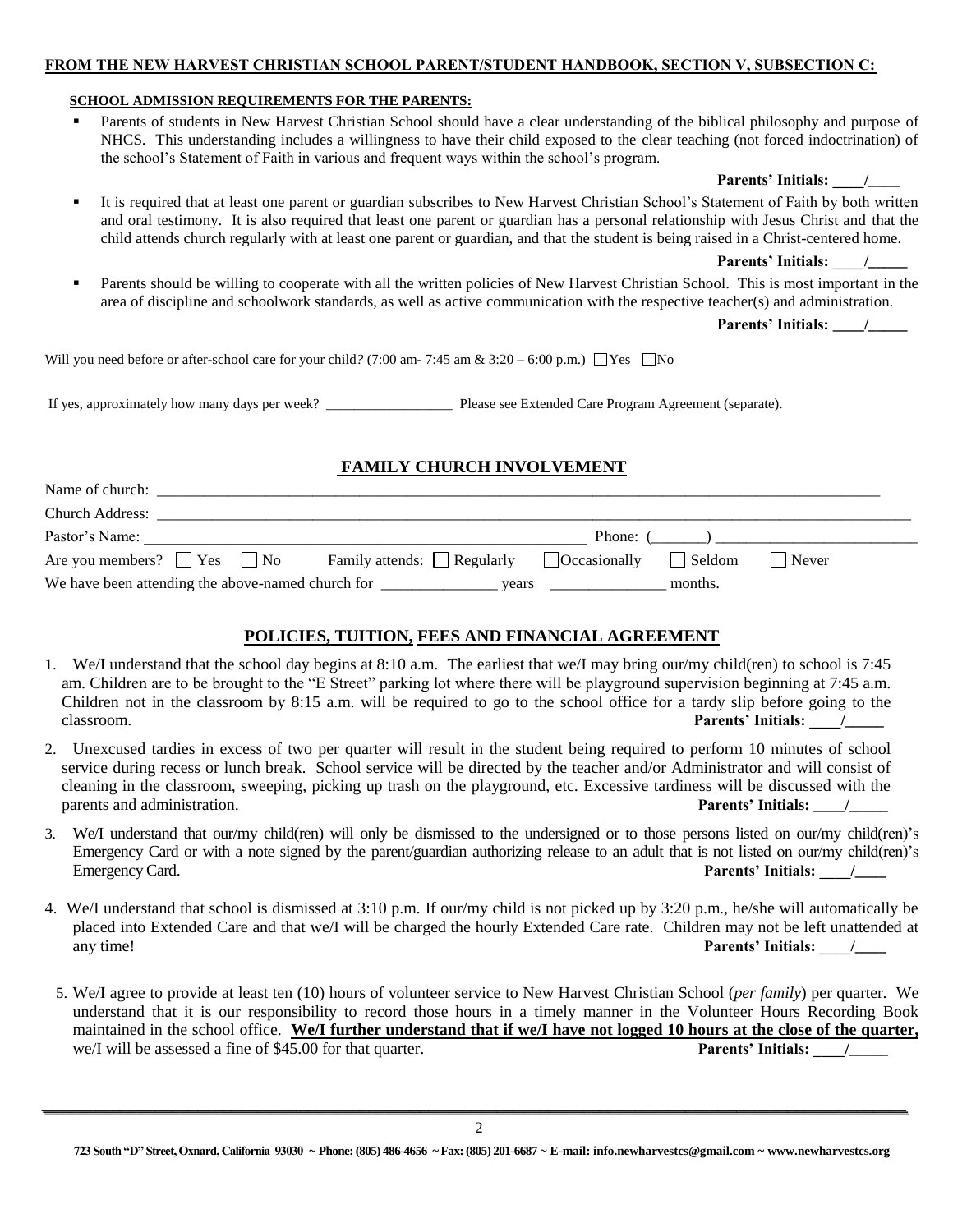## 6. **Annual Tuition / Enrollment Fees and Payment Deadlines:**

- Please see the current TUITION SCHEDULE for annual fees.
- We/I understand that all enrollment fees are **NON-REFUNDABLE**. Enrollment fees include registration fee & materials fee. **Parents' Initials**: \_\_\_\_\_/\_\_\_\_\_
- $\bullet$  Our tuition is a yearly amount which may be paid in monthly installments due on the 1<sup>st</sup> of each month (July through May). If enrolled after August  $31<sup>st</sup>$ , the total sum will be divided by the months remaining until May. If enrolled after the start date of the school year **-** tuition will be prorated as follows: Daily rate x number of school days remaining in the year. *Regardless of when a student is enrolled, the last payment is due May 1st .* You may pay a higher sum anytime during the year to bring down the monthly payment.
- Tuition payments that are 10 days late will be assessed a \$20 Late Fee. At 20 days late another \$20 Late Fee will be added. If a tuition payment becomes 30 days late the student(s) will be suspended the next school day until the account is brought up to date.
- Financial Aid: Parents may apply for financial aid in case of financial need. Restrictions apply. See the Financial Aid Policy for details.
- 7. . **Tuition Payment Options:** All tuition payments are made through the tuition processing company, FACTS, in accordance with their terms and conditions. NHCS offers four payment options. Please check the applicable box below to indicate your payment preference:
	- (1) One annual full tuition payment, which is due prior to August  $1<sup>st</sup>$ . (FACTS charges a \$20 set-up fee for this option).
	- (2) Semi-annual: Two payments the first payment is due prior to August  $1<sup>st</sup>$  and the second payment prior to February  $1<sup>st</sup>$ . (FACTS charges a \$20 set-up fee for this option)
	- (3) Monthly payments: 11 or 10-month plans starting in July or August. Payments are due on the  $1<sup>st</sup>$  of each month. Final payment is May 1<sup>st</sup>. (FACTS charges a \$50 set-up fee for this option)
	- (4) Monthly payments invoiced through the school office (not through FACTS). A separate invoice application must be filled out. You must show demonstrated need for this type of payment method (example- no bank account). Additionally you must agree to pay an extra 4% to cover the administration costs.
- 8. Checks returned by the bank for non-payment will incur any fees assessed by our bank. If more than one check is returned to NHCS within a school year, all future payments must be made in cash, money order or cashier's check.

 **Parents' Initials: \_\_\_\_/\_\_\_\_\_**

9. We agree to give *FOUR WEEKS NOTICE* to the school if it becomes necessary to withdraw our child(ren) from school. We further understand that the full monthly tuition will be due for any partial month that our child(ren) has attended New Harvest Christian School. *Payments made during the summer months (June-Sept) are NON-REFUNDABLE.*

**Parents' Initials: \_\_\_\_/\_\_\_\_\_**

## 10. We agree that we have carefully read Education Code §48904 as written in part below and we/I hereby agree to its terms and conditions.  **California Education Code Section 48904, Subpart (b) states:**

(b) Any school district or private school whose real or personal property has been willfully cut, defaced, or otherwise injured, or whose property is loaned to a pupil and willfully not returned upon demand of an employee of the district or private school authorized to make the demand may, after affording the pupil his or her due process rights, withhold the grades, diploma, and transcripts of the pupil responsible for the damage until the pupil or the pupil' s parent or guardian has paid for the damages thereto, as provided in subdivision (a).

## **California Education Code Section 48904.2, Subpart (a) states:**

(a) Upon receiving notice that a school district has withheld the grades, diploma, or transcripts of any pupil pursuant to Section 48904**,** any school district to which the pupil has transferred shall likewise withhold the grades, diploma, or transcripts of the pupil as authorized by that section, until the time that it receives notice, from the district (school) that initiated the decision to withhold, that the decision has been rescinded under the terms of that section**.**